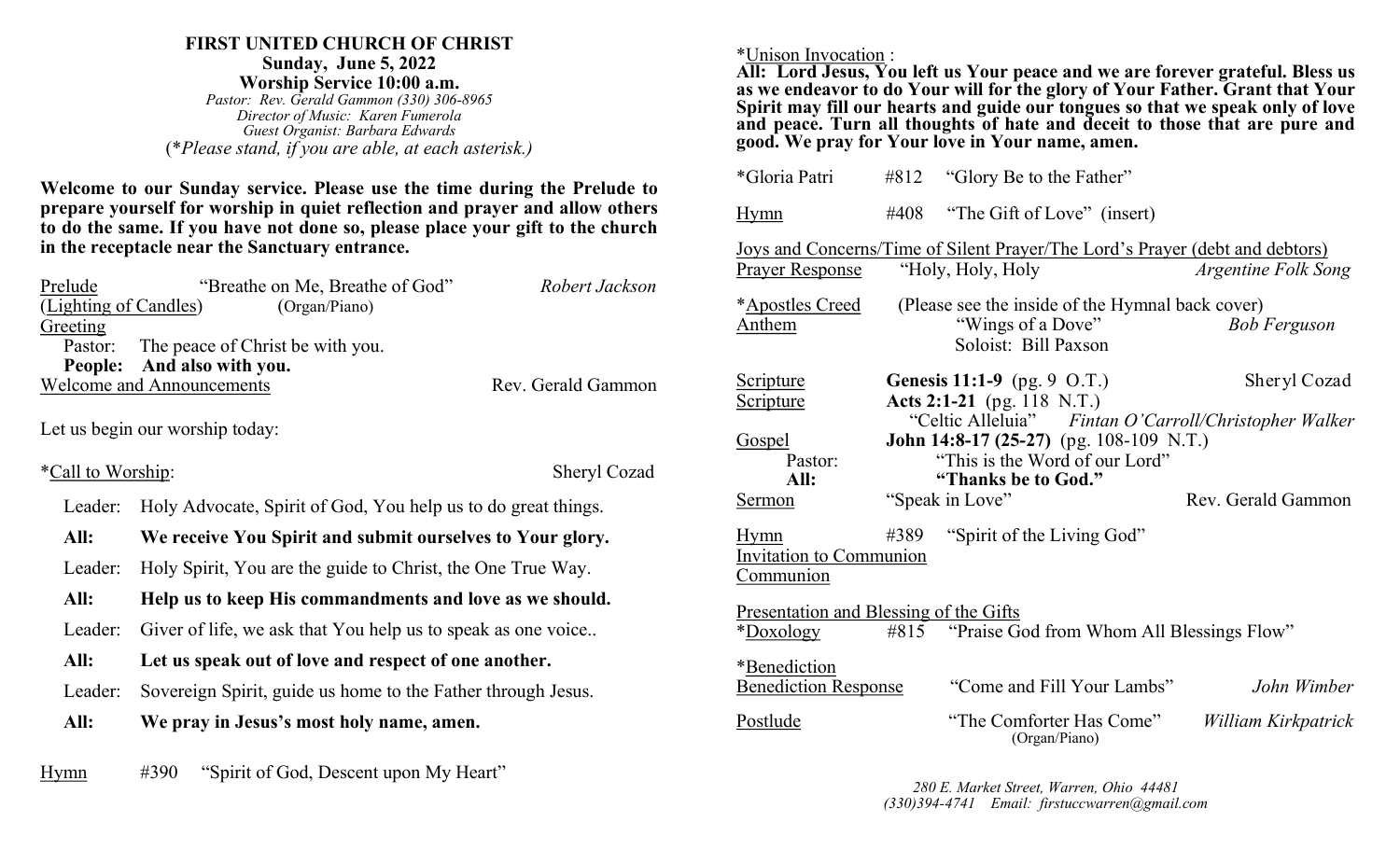# **ANNOUNCEMENTS**

06/05/2022

If you want to put someone on the prayer chain or prayer list, you must call the church office or fill out a prayer card in church.

**Next week**: Liturgist/Lay Reader: Sharon Longworth

**Thought for the week:** "How do I use what Jesus has given me?"

**Altar Flowers:** It is always nice to remember loved ones with altar flowers. They are \$30 for two vases or \$15 for each. We also are in need of 29 oz. fruit or vegetable cans in which to deliver the flowers.

Pentecost Flowers: The flowers from Pentecost Sunday shall be planted on Tuesday, June 7th at 9:00 a.m.

**Covid Precautions:** Consistory met February 27, 2022 and decided that we will continue with the precautions of social distancing with the wearing of masks being optional. Bible study will continue in fellowship hall. Please, if you feel ill, do not come to church.

**Thank You:** Thanks to my church family for the beautiful altar flowers. God bless you all! *Sue Schoch*

|                           | 5/1/22       | 5/8/22                 | 5/15/22               | 5/22/22                | 5/29/22     |
|---------------------------|--------------|------------------------|-----------------------|------------------------|-------------|
| <b>Attendance</b>         | 42           | 30                     | 35                    | 27                     | 29          |
| Benevolent                | 55.00<br>\$  |                        |                       |                        |             |
| <b>Building Fund</b>      |              |                        |                       |                        |             |
| <b>Current Expenses</b>   | \$1,471.00   | \$1,775.00             | \$621.00              | \$<br>543.00           | \$595.50    |
| <b>Floating Five</b>      | 314.25<br>\$ | 130.00<br>$\mathbb{S}$ | \$120.00              | 120.00<br>$\mathbb{S}$ |             |
| <b>Flowers</b>            | \$<br>30.00  |                        |                       | \$<br>90.00            | \$30.00     |
| Easter Lily               |              | 20.00<br>\$            |                       | $\mathbb{S}$<br>40.00  |             |
| <b>Ukraine Collection</b> | \$<br>92.00  | \$<br>75.00            | 30.00<br>$\mathbb{S}$ |                        | 65.00<br>\$ |
| Memorial Fund             |              |                        |                       | \$1,145.00             | \$200.00    |
| Warren Fam Miss           |              | 120.00<br>\$           |                       |                        |             |
| <b>TOTAL</b>              | \$1,962.25   | \$2,120.00             | \$771.00              | \$1,938.00             | \$890.50    |

## **PRAYER LIST**

Beverly DeSavigny Mary Sabol<br>
Junior Fumerola Michael Sabol Junior Fumerola<br>Ruth Gilbert Betty Jamison Vicky Town Dick Leiby Ukraine People Gary Noel Gail Vidovich

**Bob Spencer** 

DeSavigny Family Gammon Family

# **IMPORTANT DATES**

| Sunday, June 5    | Pentecost Sunday/red flowers                              |
|-------------------|-----------------------------------------------------------|
| Monday, June 6    | Elders/Deacons $(a)$ 6:15 p.m./Consistory $(a)$ 7:00 p.m. |
| Saturday, June 11 | Jerry $\&$ Morgan's wedding                               |
| Sunday, June 12   | Rev. Jim Houston here                                     |
|                   |                                                           |